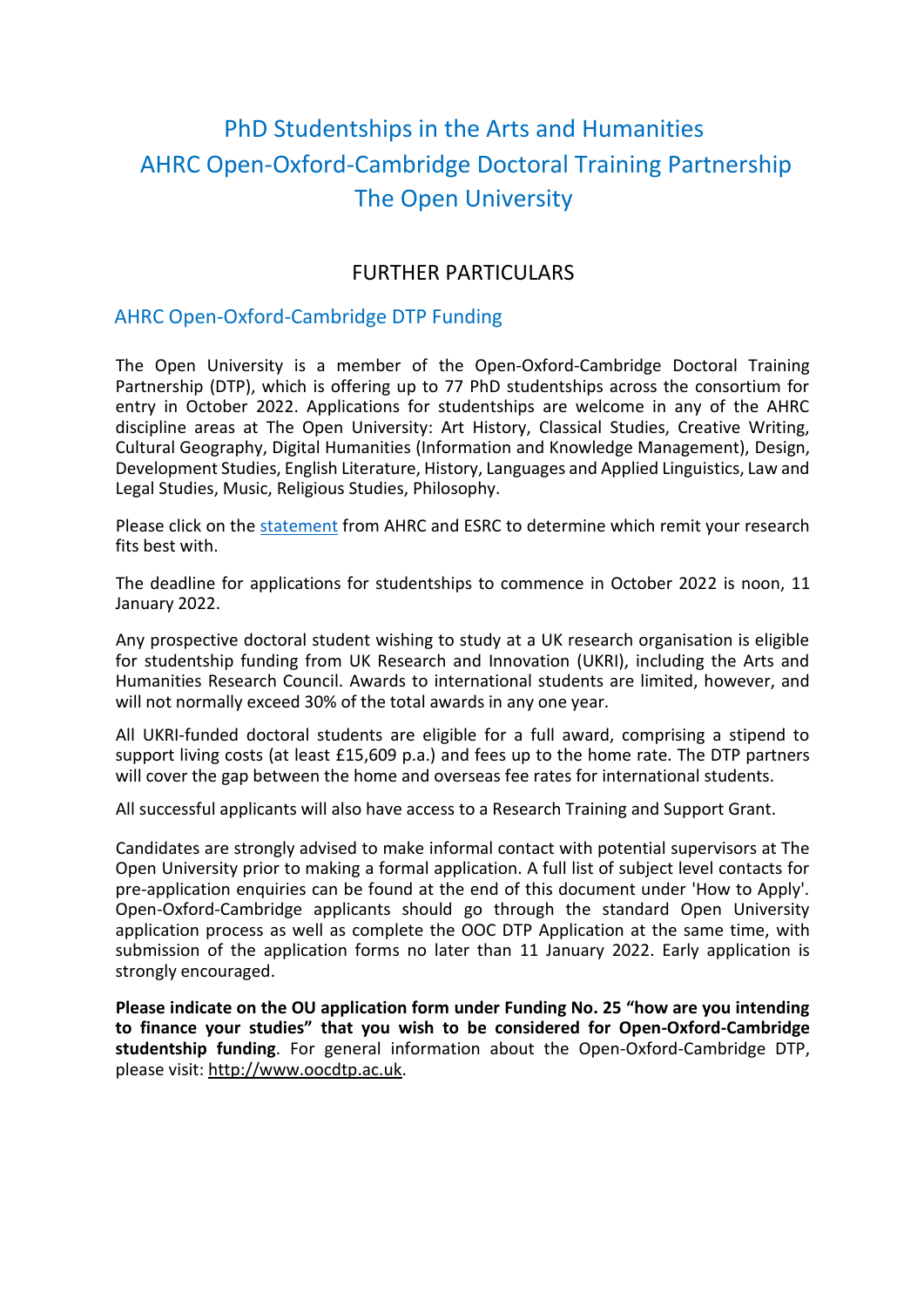## Arts and Humanities Research at The Open University

Open University research engages with some of the major issues facing contemporary society. Via our presence in the nations and regions, augmented by our close links with the BBC and other media outlets, our research informs public opinion and policy, and promotes debate and engagement with key questions of the day. The Open University offers an intellectually exciting research environment at its Walton Hall campus in Milton Keynes, where the main University facilities are sited. This central research environment is supported by a network of national offices and a Virtual Research Environment bringing together PhD students from across the country.

The Open University's freely-accessible repository of research publications, Open Research Online, is now one of the largest university repositories of its kind in the UK. It averages more than 40,000 individual site visits per month and has had more than 1.6 million visitors (from 200 countries) since 2006. It includes more than 15,275 Open University research outputs. The University's iTunesU site was launched in 2008 and includes research content. There have been more than 58 million discrete content downloads from that site, while OU content on YouTube has reached more than 6.7 million visitors.

A large part of the university's Arts & Humanities research takes place within the internationally-recognised Faculty of Arts and Social Sciences (FASS). The Faculty has a vibrant and broad-based research culture. Our work includes rich historical perspectives on subjects such as classical Greek poetry, Byzantine art, the First World War, and experiences of reading and listening to music alongside engagement with very contemporary issues such migration, Brexit, community divisions in Northern Ireland, sexual citizenship and the challenges faced by LGBT people.

In the 2014 Research Excellence Framework well over 65% of our Arts and Humanities research was classified as 'world leading' or 'internationally excellent', rising to more than three quarters in Art and Design, English, History, Geography and Music (which secured an exceptional 94% in the 'world leading' and 'internationally excellent' categories). Our research has also been recognized by numerous grants from funders including the Arts and Humanities Research Council, the British Academy, the Economic and Social Research Council, the European Commission, and the Leverhulme Trust. The Faculty supervises nearly 200 PhD students, including full-time students in Milton Keynes, many of them funded through our prestigious doctoral training partnerships

Other Faculties within the university also conduct excellent research focussed on AHRC subject areas. The Design Group, within the Faculty of Science, Technology, Engineering and Mathematics (STEM), is distinctive in being focussed on the creative, technical and social dimensions of design and innovation, which are generic across domains. Its research draws on multi-disciplinary views of design across product design, architecture, engineering, fashion, transport, education, health and services. Design Research at the Open University is of the highest quality. In the 2014 REF, 86% of the outputs we submitted to the Art and Design panel were rated as world-leading or internationally excellent, and OU research was ranked 6th out of 84 institutions.

Law and Legal Studies research rests primarily within the Open University Law School (OULS). OULS academics engage in research under six research clusters. The Belonging research cluster invites interdisciplinary explorations informing legal questions relating to matters of belonging, identity, community, and citizenship. Pursuing an interdisciplinary and transfaculty approach, the aim of the Blockchain, Technology and Law research cluster is to critically examine these affects and inform related domestic and international thinking. Academics researching within the Law and Neuroscience cluster are examining the use and potential use of evidence from neuroscience and associated brain sciences within the justice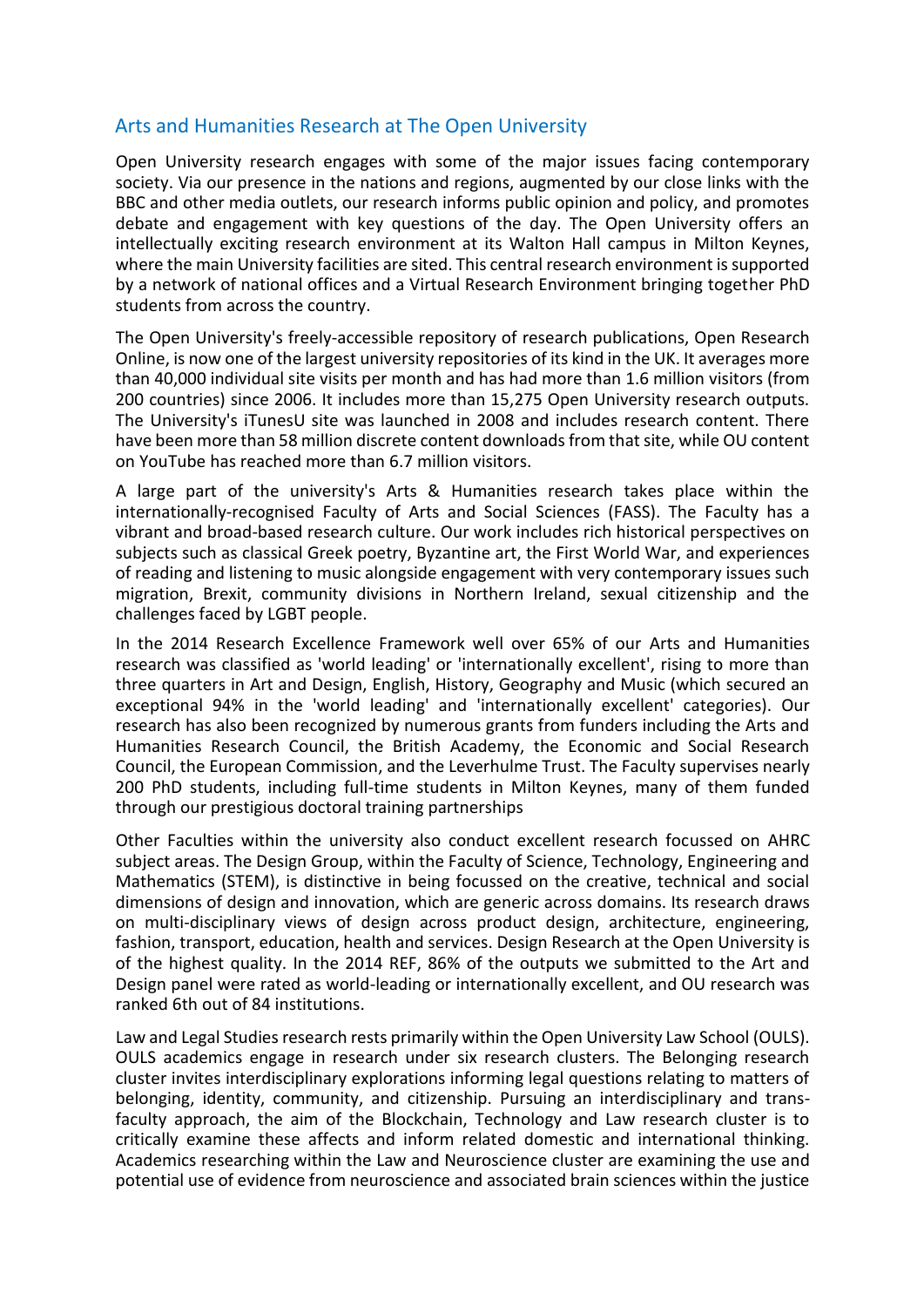system. Much of OULS research has an International Law focus, with colleagues researching in areas such as cultural property, gender and human rights as well as asylum. A particular focus of research within OULS is on the teaching of ethics within Law programmes under the futures of legal education and practice research cluster.

Within the Faculty of Wellbeing, Education and Language Studies (WELS), there is significant research expertise in English Language, and Languages and Applied Linguistics. WELS research has a strong multidisciplinary focus and a distinctive record of developing innovative methodological approaches to research. Through engagement with practitioners, policy-makers, service users and the wider academy, WELS research activity is at the heart of our core mission: to transform lives and enable social mobility and justice by inspiring professionals to apply learning gained in an academic context.

Details on how to find out more about all these subject areas, and their provision for doctoral students, is given at the end of this document under 'How to Apply'.

## Doctoral Studies at The Open University

The Open University has an extensive doctoral studies programme, with c. 621 current postgraduate research students (c.308 studying full-time, the rest studying part-time and combining research degrees with work). The University has therefore developed a rigorous yet flexible portfolio of skills training for postgraduate research students. The programme has a clear focus on transferable skills. There are currently c. 155 Arts & Humanities postgraduate research students, registered either for a PhD or for an MPhiI prior to doctoral study. Of these about a third are registered for full-time study and the rest are part-time.

The Open University Graduate School provides an induction programme for new research students and a training programme for all stages of the student journey. The student will receive training in (for example): bibliographical databases and other IT skills and in managing a research project through its different stages. The Faculty then provides additional study skills training days focussed on the particular needs of arts students. Students will also get access to the Open University's world-class library with particular strength in online resources. As outlined below under 'The Open-Oxford-Cambridge DTP', PhD students will also have access to training world-class provided by the DTP, and access to the resources and facilities of the constituent members of the consortium.

For further information about research degrees at The Open University, and to request a prospectus, visit [http://www.open.ac.uk/research/degrees.](http://www.open.ac.uk/research/degrees)

# The Open-Oxford-Cambridge DTP

The Open-Oxford-Cambridge is an exciting new doctoral training partnership, funded by the AHRC. The three participating universities share extensive expertise in delivering successful doctoral training, developed in collaboration with our students and a wide range of non-HEI partners. We believe that the exceptional breadth, depth, diversity, and, above all, quality of our arts and humanities provision creates a unique environment for creative collaboration and innovation that will promote exciting, ambitious doctoral research and training for the twenty-first century.

The Open-Oxford-Cambridge DTP is underpinned by world-class research and training environments, supported by integrated strategic partnerships with the BBC World Service, the National Trust and BT. The consortium is national and international in mindset and determined to take a leading role in shaping the future of doctoral training in the UK.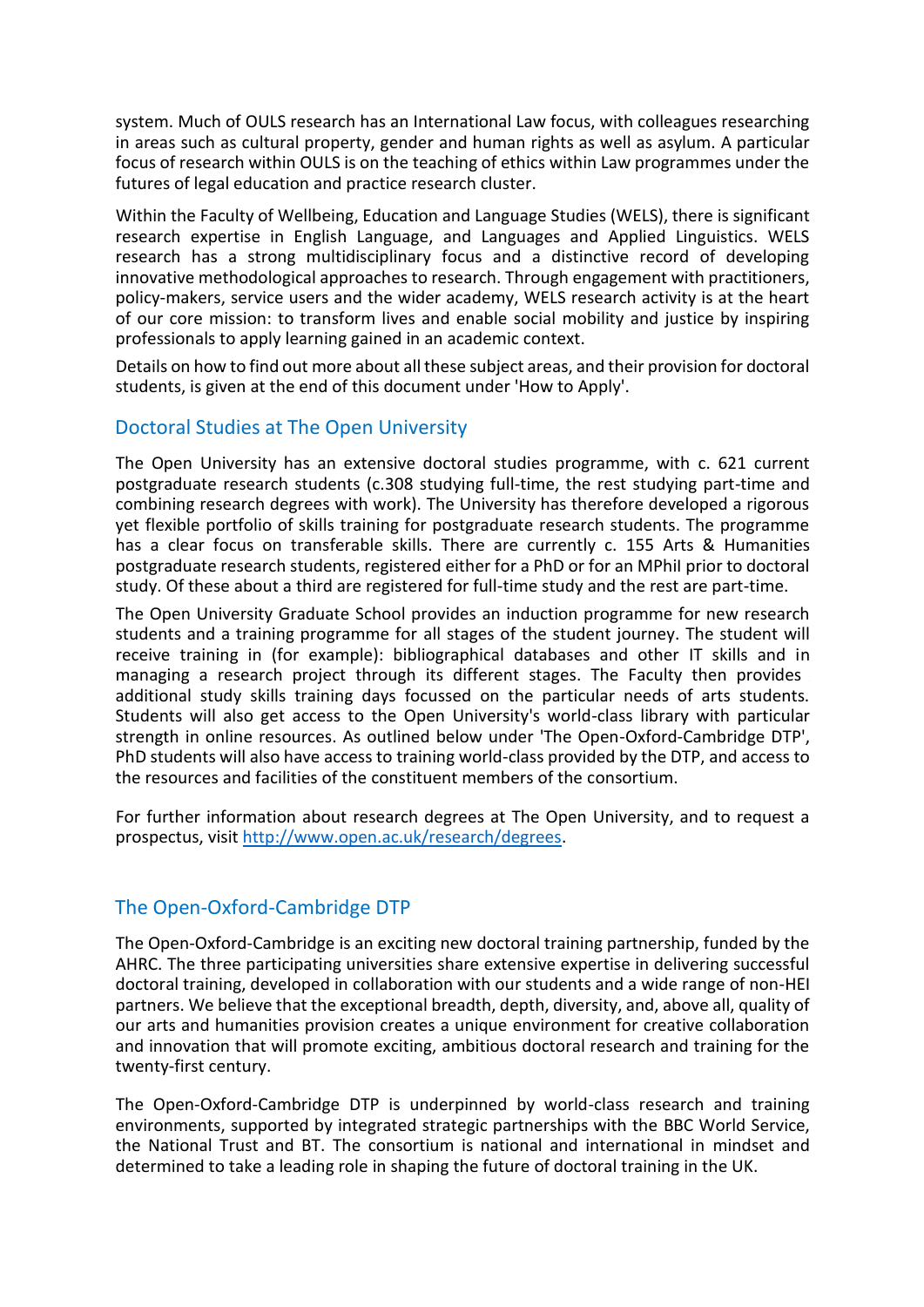As an Open-Oxford-Cambridge PhD student you will have the opportunity to gain profound expertise within your field(s), learn to communicate your research to a variety of academic and public audiences and to collaborate across disciplinary and national boundaries. This will enable you to produce rigorous, distinctive doctoral theses and graduate with an exceptional range of skills. Whatever your chosen career, whether within or outside of the academy, you will be able to bring the critical and creative skill-set of the humanities doctorate and the insights it provides into human society, past, present and future

In addition to funding stipends and tuition fees, the DTP will offer considerable additional funding for training and project-related costs and will also offer a programme of workplacements and internships for students wishing to develop their potential with partner organisations.

Open University Admission Requirements

It is essential that the candidate has:

- Good academic qualifications in an arts and humanities subject (i.e. a 1st or 2:1 degree from a UK institution or equivalent from a non-UK institution and/or a relevant Master's degree)
- Demonstrable ability to produce high-level academic writing
- Evidence of the self-discipline and organizational skills required to complete a  $\bullet$ major academic project in three years
- Willingness to participate in the broader intellectual community of The Open University (and, if selected, Open-Oxford-Cambridge DTP community as well)

#### How to Apply

Prior to formal application, you are strongly advised first to consult someone with relevant interests in the department with which you wish to be affiliated. Potential supervisors expect to exchange ideas with applicants to help develop the research proposal before submission of the application. You can find out more about our arts and humanities subject areas via their website and via the postgraduate research degrees pages [\(http://www.open.ac.uk/research/degrees\)](http://www.open.ac.uk/research/degrees). If you require advice on locating a potential supervisor, a list of initial, subject level contacts for pre-application enquiries can be found below. Please note that final applications must be emailed to [FASS-PhD-](mailto:FASS-PhD-Applications@open.ac.uk)[Applications@open.ac.uk](mailto:FASS-PhD-Applications@open.ac.uk)

### *Art History*

Susie West - [susie.west@open.ac.uk](mailto:susie.west@open.ac.uk)

### *Classical Studies*

Jasmine Hunter Evans - [jasmin.hunter-evans@open.ac.uk](mailto:jasmin.hunter-evans@open.ac.uk)

#### *Creative Writing* Molly Ziegler - [Molly.ziegler@open.ac.uk](mailto:Molly.ziegler@open.ac.uk)

### *Cultural Geography*

Carry.Van-Lieshout [carry.van-lieshout@open.ac.uk](mailto:carry.van-lieshout@open.ac.uk)

### *Design*

Emma Dewberry - [emma.dewberry@open.ac.uk](mailto:emma.dewberry@open.ac.uk)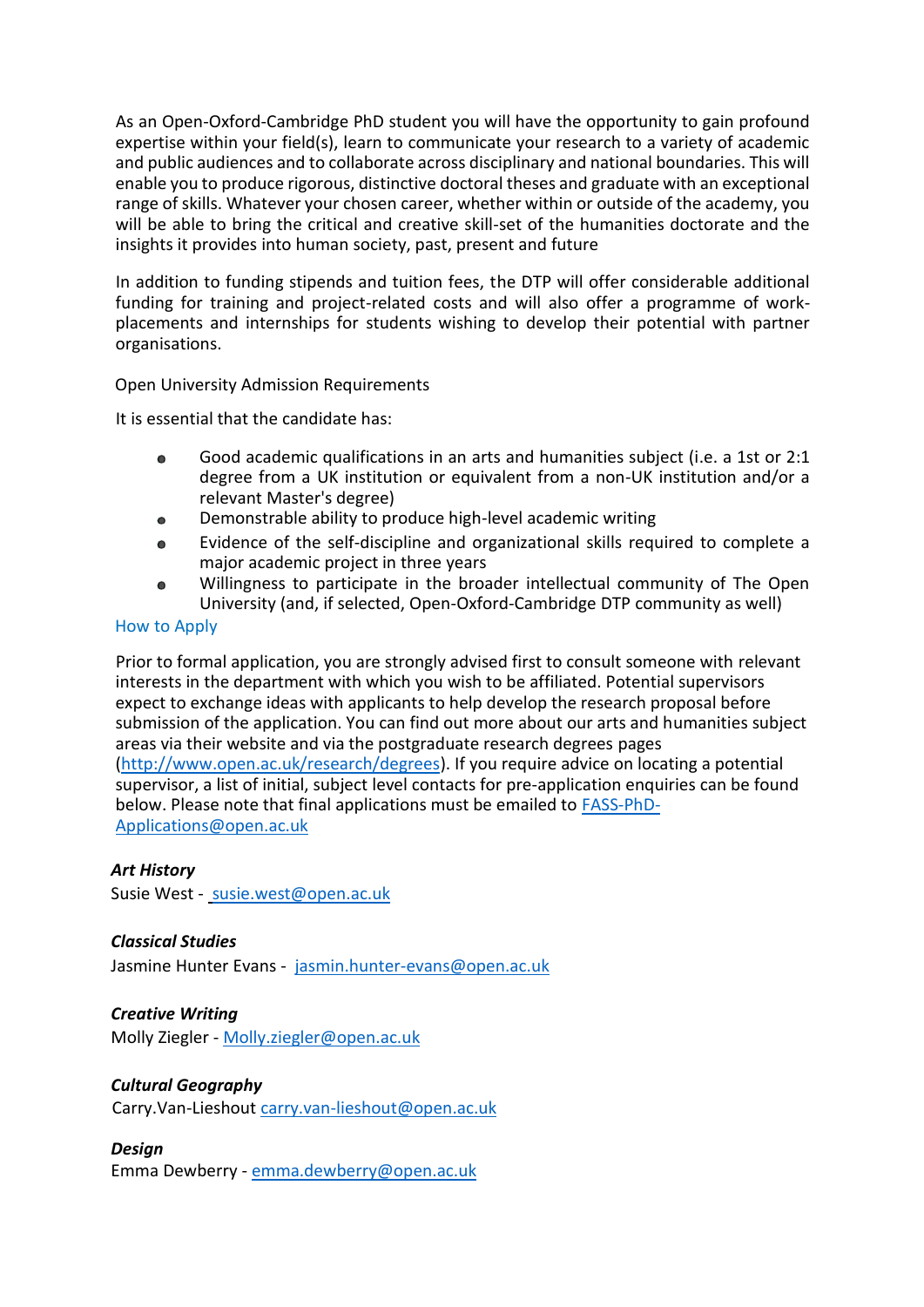## *Development Studies*

Mark.Lamont [mark.lamont@open.ac.uk](mailto:mark.lamont@open.ac.uk) Jan Draper (WELS) - [jan.draper@open.ac.uk](mailto:jan.draper@open.ac.uk)

*Digital Humanities (Information and Knowledge Management)* Francesca Benatti - [francesca.benatti@open.ac.uk](mailto:francesca.benatti@open.ac.uk)

*English Literature* Molly Ziegler – Molly.ziegler@open.ac.uk

### *English Language, Languages & Applied Linguistics*

Ursula Stickler - [Ursula.Stickler@open.ac.uk](mailto:Ursula.Stickler@open.ac.uk) Rosina Marquez-Reiter- [Rosina.Marquez-Reiter@open.ac.uk](mailto:Rosina.Marquez-Reiter@open.ac.uk)

### *History*

Luc Brunet - [luc-andre.brunet@open.ac.uk](mailto:luc-andre.brunet@open.ac.uk)

## *Law and Legal Studies*

Anne Wesemann - [anne.wesemann@open.ac.uk](mailto:anne.wesemann@open.ac.uk)

#### *Music*

Helen Barlow - [helen.barlow@open.ac.uk](mailto:helen.barlow@open.ac.uk)

## *Religious Studies*

Graham Harvey - [graham.harvey@open.ac.uk](mailto:graham.harvey@open.ac.uk)

### *Philosophy*

Dan.Cavedon-Taylor [dan.cavedon-taylor@open.ac.uk](mailto:dan.cavedon-taylor@open.ac.uk)

A key part of any PhD application is the research proposal. When framing a research proposal, you should initially conduct a survey of existing work in your chosen field. When writing your proposal, there is no set format, although the proposal itself should not be longer than 1,000 words at most. You should also make sure that you include:

- 1. The title of your project
- 2. A clear summary of the proposed research. Drawing on your own review of the literature already existing in your field, you need to set out the questions you wish to pose and answer. Your summary should also cover the following points:
	- Why is this an important subject? (A thesis needs to add something to the sum of our knowledge  $-$  how would yours do this?)  $\bullet$  What is new about your thesis (this could be new questions posed, new sources previously not used, a new approach etc.) • How does your thesis relate to other publications in the field? Do you plan to confirm certain points of view, or to refute them? What sources might you need to use?